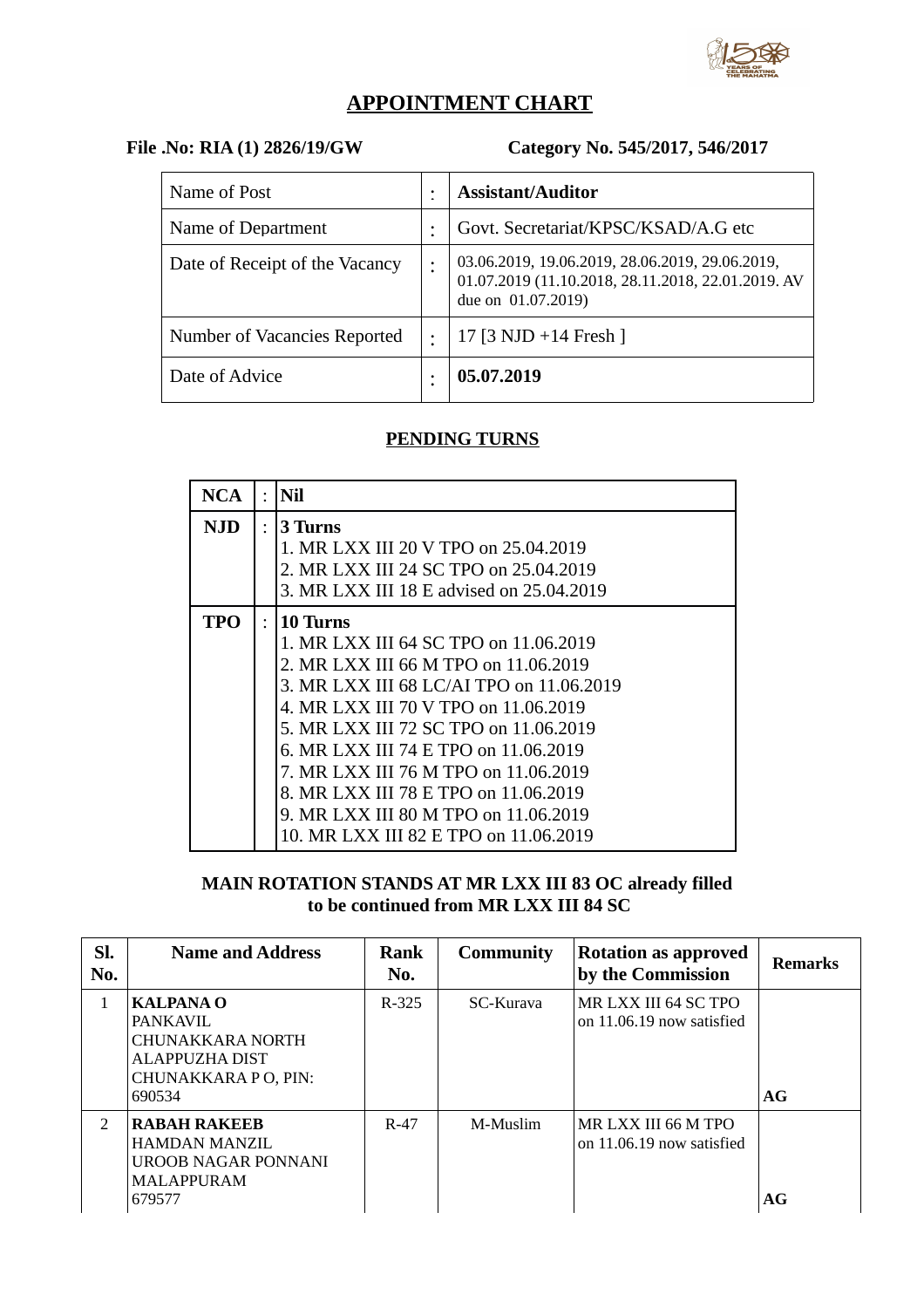| SI.<br>No.     | <b>Name and Address</b>                                                                                                                          | Rank<br>No. | <b>Community</b>                      | <b>Rotation as approved</b><br>by the Commission                             | <b>Remarks</b> |
|----------------|--------------------------------------------------------------------------------------------------------------------------------------------------|-------------|---------------------------------------|------------------------------------------------------------------------------|----------------|
|                |                                                                                                                                                  |             | MR LXX III 84 SC TPO to Keep 50% Rule |                                                                              |                |
| 3              | <b>HARI KRISHNAN N</b><br><b>NANDANAM</b><br>PADINJATTA KIZHAKKU,<br>SOORANADU NORTH<br><b>KOLLAM</b><br>690561                                  | $R-24$      | $(-)$                                 | MR LXX III 85 OC                                                             | <b>AG</b>      |
|                |                                                                                                                                                  |             | MR LXX III 86 M TPO to Keep 50% Rule  |                                                                              |                |
| $\overline{4}$ | <b>PRAVITHAP</b><br><b>MPNIVAS</b><br><b>KARUMANOOR</b><br>THIRUVANANTHAPURAM<br>PARASSALA PO / 695502                                           | $R-25$      | $(-)$                                 | MR LXX III 87 OC                                                             | <b>AG</b>      |
| 5              | <b>SHIDHIN A</b><br>SAIKRIPA, PARAPPURATHU<br><b>PARAMBA</b><br>PARAKKULAM<br><b>KOZHIKODE</b><br>POST MANKAVU-673007                            | $R-62$      | V-Kammala                             | NJD Compensation to MR<br>LXX III 20 V advised on<br>25.04.19 now satisfied  | <b>KPSC</b>    |
| 6              | <b>AJITH RAJ PK</b><br><b>SREEVIHAR HOUSE</b><br>OMASSERY PO,<br>KODUVALLY VIA<br><b>KOZHIKODE</b><br>OMASSERY 673582                            | R-355       | SC-Valluvan                           | NJD Compensation to MR<br>LXX III 24 SC advised on<br>25.04.19 now satisfied | <b>KPSC</b>    |
| $\overline{7}$ | <b>NITISH B R</b><br>ST ANTONYS BHAVAN,<br><b>KMJRAE7</b><br>CENTURY LANE,<br><b>KODUNGANOOR</b><br>THIRUVANANTHAPURAM<br>KODUNGANOOR PO, 695013 | $R-42$      | $_{\rm LC}$                           | MR LXX III 68 LC/AI<br>TPO on 11.06.19 now<br>satisfied                      | <b>KPSC</b>    |
| 8              | <b>DHILEEPA</b><br>VALIYACHALLA<br><b>GOVINDAPURAM</b><br>VALIYACHALLA<br><b>GOVINDAPURAM</b><br><b>PALAKKAD</b><br>GOVINDAPURAM 678507          | $R-41$      | Ezhava                                | NJD Compensation to MR<br>LXX III 18 E advised on<br>25.04.19 now satisfied  | Legislature    |
| 9              | <b>AJITH C</b><br>UZHUNNUMPARAYIL(H)<br>ULIKKAL (PO)<br><b>KANNUR</b><br>670705                                                                  | R-86        | V-Viswakarma                          | MR LXX III 70 V TPO on<br>11.06.19 now satisfied                             | <b>Finance</b> |
| 10             | <b>ARUNKUMAR VA</b><br>VADAKKAN HOUSE<br>VADANAPILLY<br><b>THRISSUR</b><br>VADANAPILLY BEACH PO,<br>680614                                       | R-380       | SC-Vettuvan                           | MR LXX III 72 SC TPO<br>on 11.06.19 now satisfied                            | <b>GAD</b>     |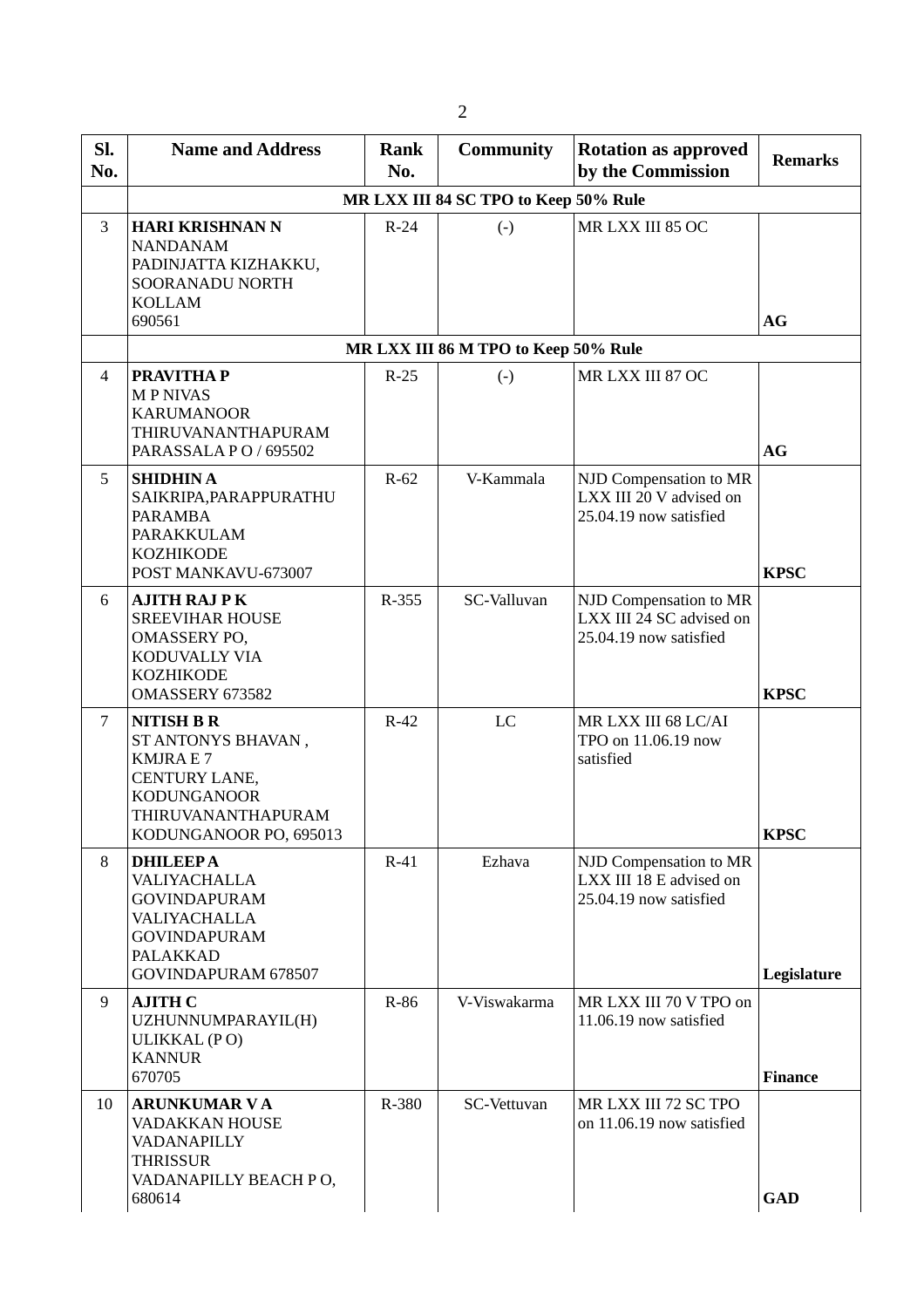| SI.<br>No. | <b>Name and Address</b>                                                                                                         | Rank<br>No. | <b>Community</b>                       | <b>Rotation as approved</b><br>by the Commission | <b>Remarks</b> |  |
|------------|---------------------------------------------------------------------------------------------------------------------------------|-------------|----------------------------------------|--------------------------------------------------|----------------|--|
| 11         | <b>RANJITH PR</b><br>277(2/469), MADATHIPARAMBI<br>L HOUSE<br><b>AVINISSERY</b><br><b>THRISSUR</b><br>680306                    | $R-43$      | Ezhava                                 | MR LXX III 74 E TPO on<br>11.06.19 now satisfied | <b>GAD</b>     |  |
| 12         | <b>SAFANANS</b><br>NEDUMPURAKKAL HOUSE<br><b>CHAZHUR</b><br><b>THRISSUR</b><br>CHAZHUR PO PIN 680571                            | $R-50$      | M-Muslim                               | MR LXX III 76 M TPO<br>On 11.06.19 now satisfied | <b>GAD</b>     |  |
|            |                                                                                                                                 |             | MR LXX III 88 E TPO to Keep 50% Rule   |                                                  |                |  |
| 13         | <b>SNEHAVS</b><br>KRIPA,T C 19/822(2)<br>KURATTOOR, MUDAVANMUG<br>AL<br>THIRUVANANTHAPURAM<br>695012                            | $R-26$      | $(-)$                                  | MR LXX III 89 OC                                 | <b>GAD</b>     |  |
|            |                                                                                                                                 |             | MR LXX III 90 OBC TPO to Keep 50% Rule |                                                  |                |  |
| 14         | <b>MAHESH C</b><br><b>UTHRADAM</b><br>OPP MGM<br>LIBRARY, VILAVOORKAL, MA<br><b>LAYINKIL PO</b><br>THIRUVANANTHAPURAM<br>695571 | $R-29$      | $(-)$                                  | MR LXX III 91 OC                                 | <b>KPSC</b>    |  |
|            | MR LXX III 92 ST TPO to Keep 50% Rule                                                                                           |             |                                        |                                                  |                |  |
| 15         | <b>ANAND S</b><br><b>SREEDHARAM</b><br>KADIYANGAD P O<br><b>KOZHIKODE</b><br>673525                                             | $R-31$      | $(-)$                                  | MR LXX III 93 OC                                 | <b>KPSC</b>    |  |
|            | MR LXX III 94 LC/AI TPO to Keep 50% Rule                                                                                        |             |                                        |                                                  |                |  |
| 16         | UNNIKUTTAN K J<br>KULANGARA (H)<br><b>PARATHODU</b><br><b>KOTTAYAM</b><br>VENGATHANAM PO - 686512                               | $R-32$      | $(-)$                                  | MR LXX III 95 OC                                 | <b>KPSC</b>    |  |
|            |                                                                                                                                 |             | MR LXX III 96 M TPO to Keep 50% Rule   |                                                  |                |  |
| 17         | <b>KRISHNAS</b><br><b>RAJASREE</b><br><b>KULANADA</b><br>PATHANAMTHITTA<br>MANTHUKA PO PIN 689503                               | $R-33$      | $(-)$                                  | MR LXX III 97 OC                                 | <b>KPSC</b>    |  |